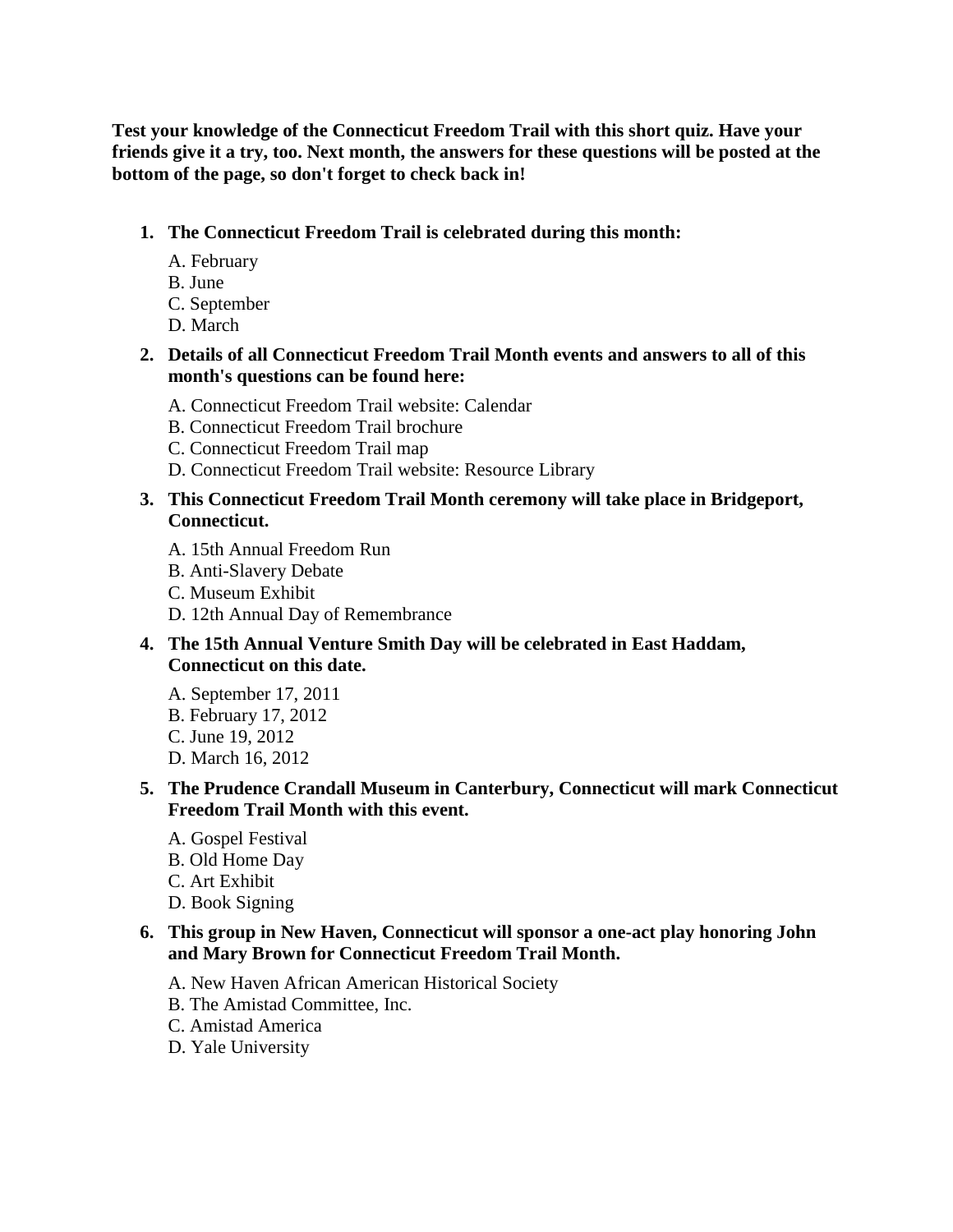- **7. This is the starting point of the 15th Annual Connecticut Freedom Trail Run in Windsor, Connecticut.** 
	- A. Archer AME Church
	- B. Town Green
	- C. Riverside Cemetery
	- D. Windsor Historical Society

## **8. The Farmington Historical Society will mark Connecticut Freedom Trail Month 2011 with this event.**

- A. Freedom Trail Run
- B. Freedom Trail Walking Tour
- C. Anti-slavery Debate
- D. Book Display
- **9. On September 23, 2011, this one-act play based upon the life and letters of John Brown and Mary Brown will be held at Southern Connecticut State University.** 
	- A. Sword of the Spirit
	- B. Up From Slavery
	- C. John Brown's Body
	- D. Uncle Tom's Cabin

### **10. Faith Congregational Church in Hartford, Connecticut will host this event for Connecticut Freedom Trail Month.**

- A. Museum Exhibit & J.W. Pennington Reenactment
- B. Anti-Slavery Debate
- C. Freedom Run
- D. Gospel Festival

#### **11. A first person account of the life and times of Harriet Tubman will take place in this town on September 18, 2011.**

- A. East Haddam
- B. New Haven
- C. Plainville
- D. Windsor

#### **12. The Connecticut Freedom Trail Book Display will be featured at this site.**

- A. Connecticut Historical Society
- B. Hartford Public Library
- C. Harriet Beecher Stowe Center
- D. Connecticut State Library

#### **13. This ceremony is dedicated to the African captives who suffered in the Trans-Atlantic slave trade.**

- A. 12 Annual Day of Remembrance
- B. Connecticut Freedom Trail Run
- C. 15th Annual Venture Smith Day
- D. Anti-Slavery Debate